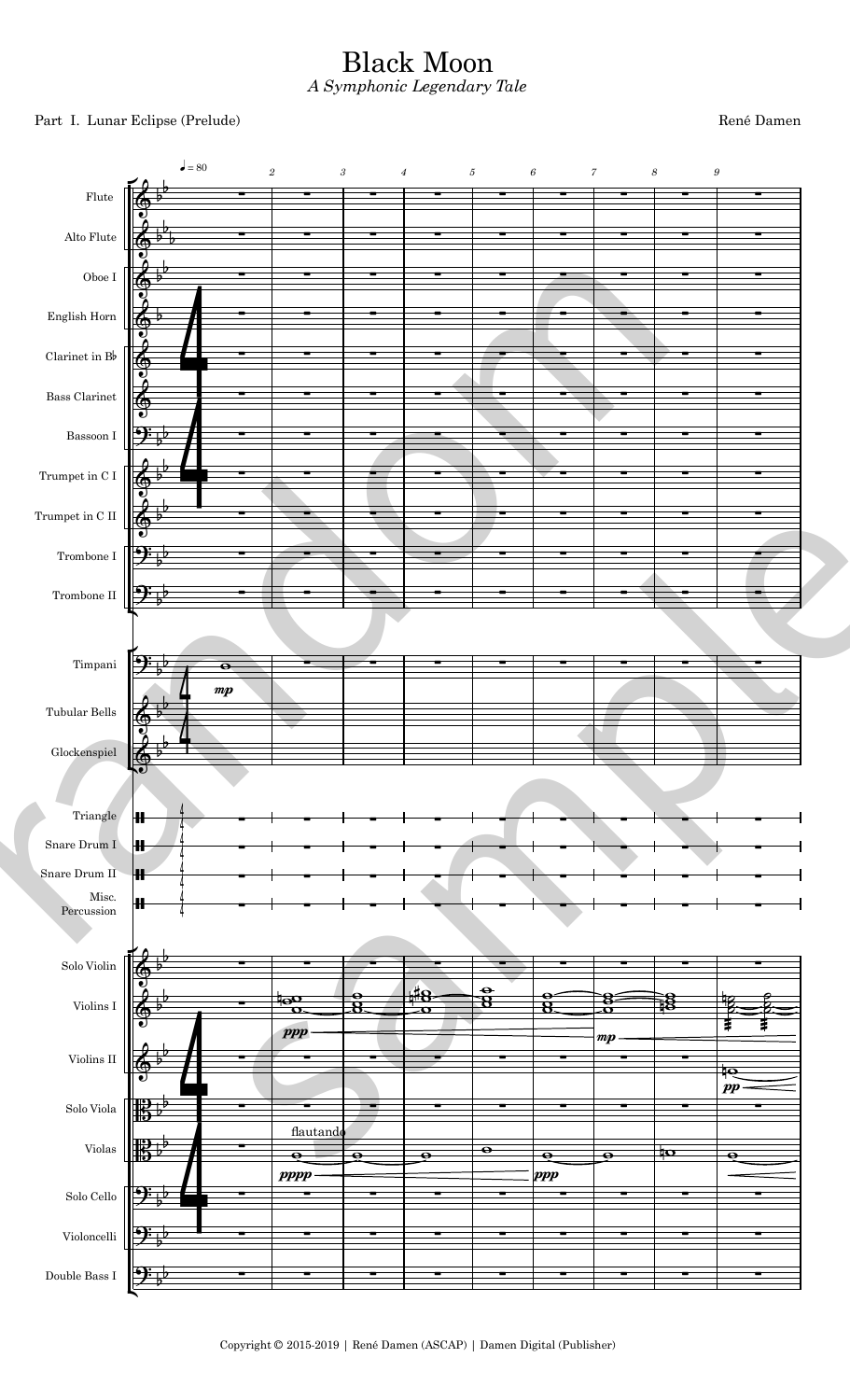### 2 I. Lunar Eclipse (Prelude)

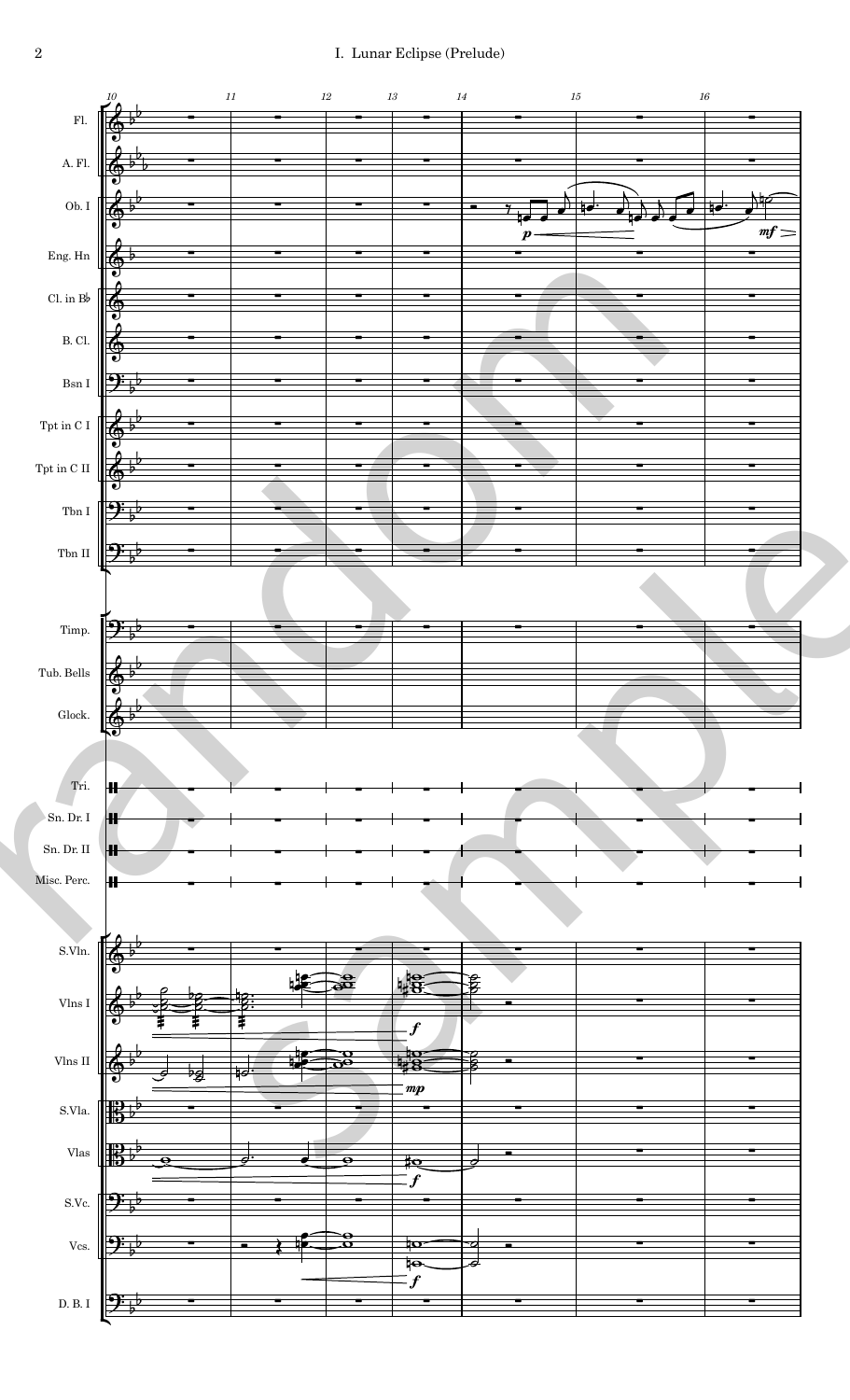### I. Lunar Eclipse (Prelude) 3

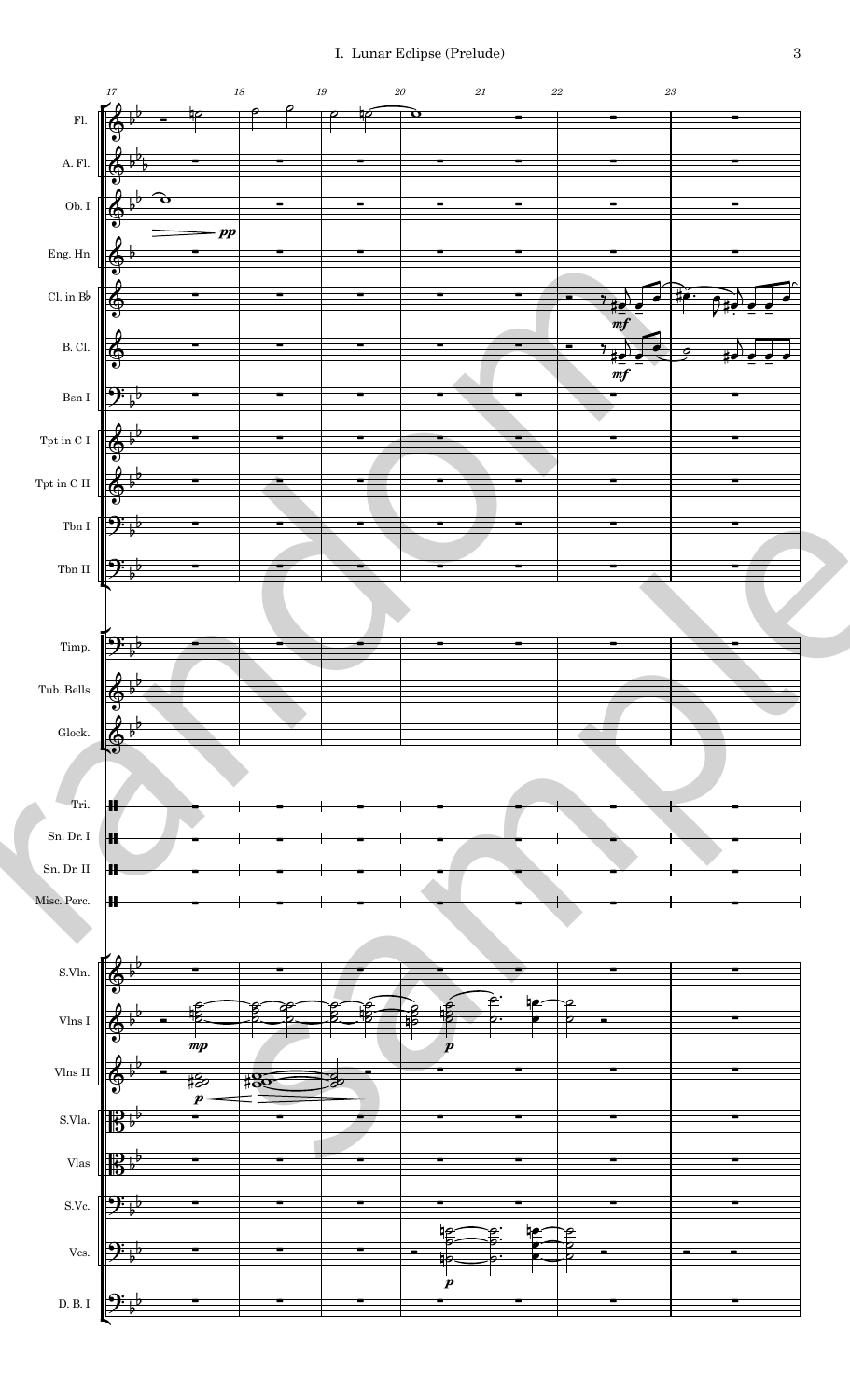### 4 I. Lunar Eclipse (Prelude)

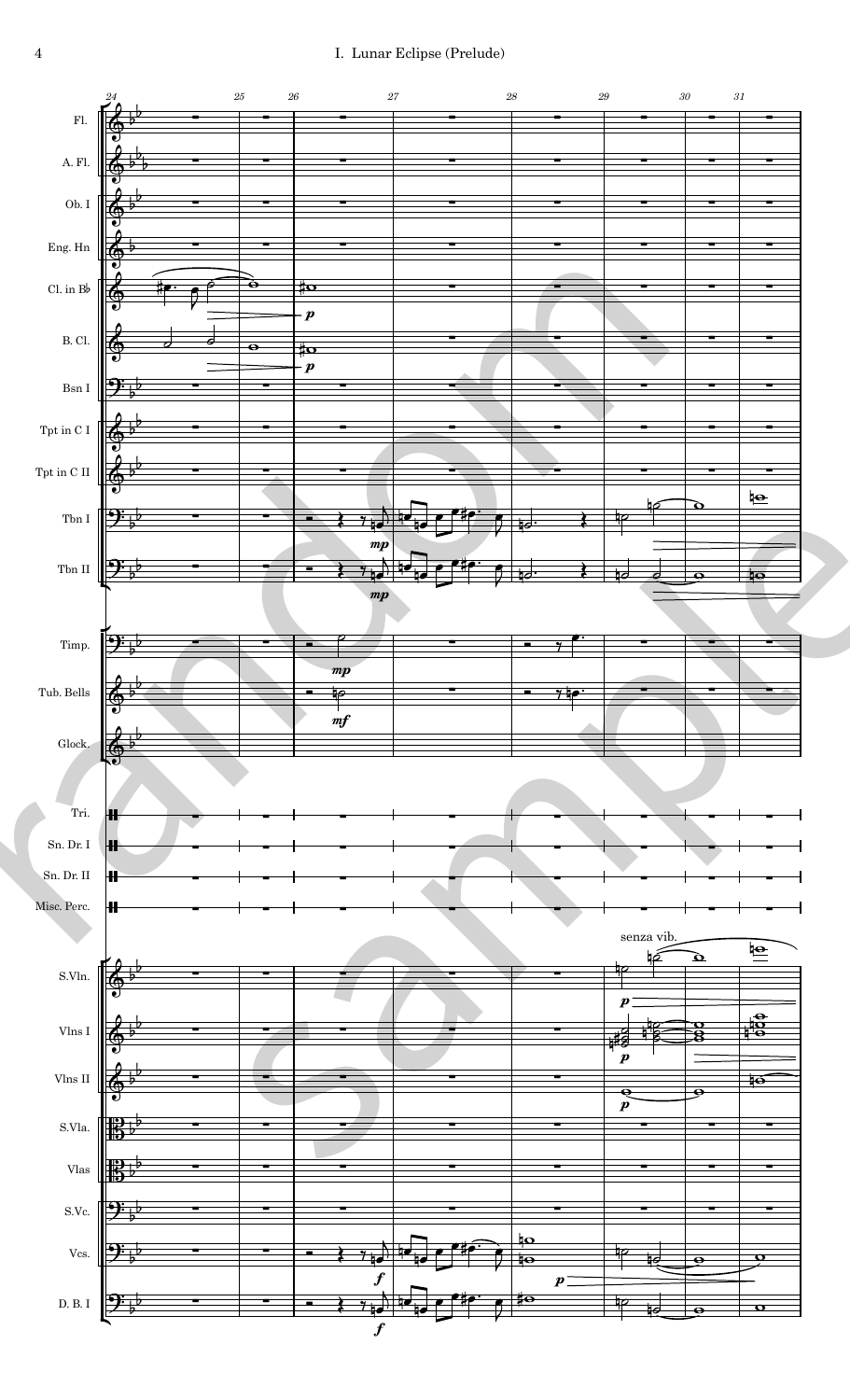Part II. Rush To The Cove (Andante) René Damen

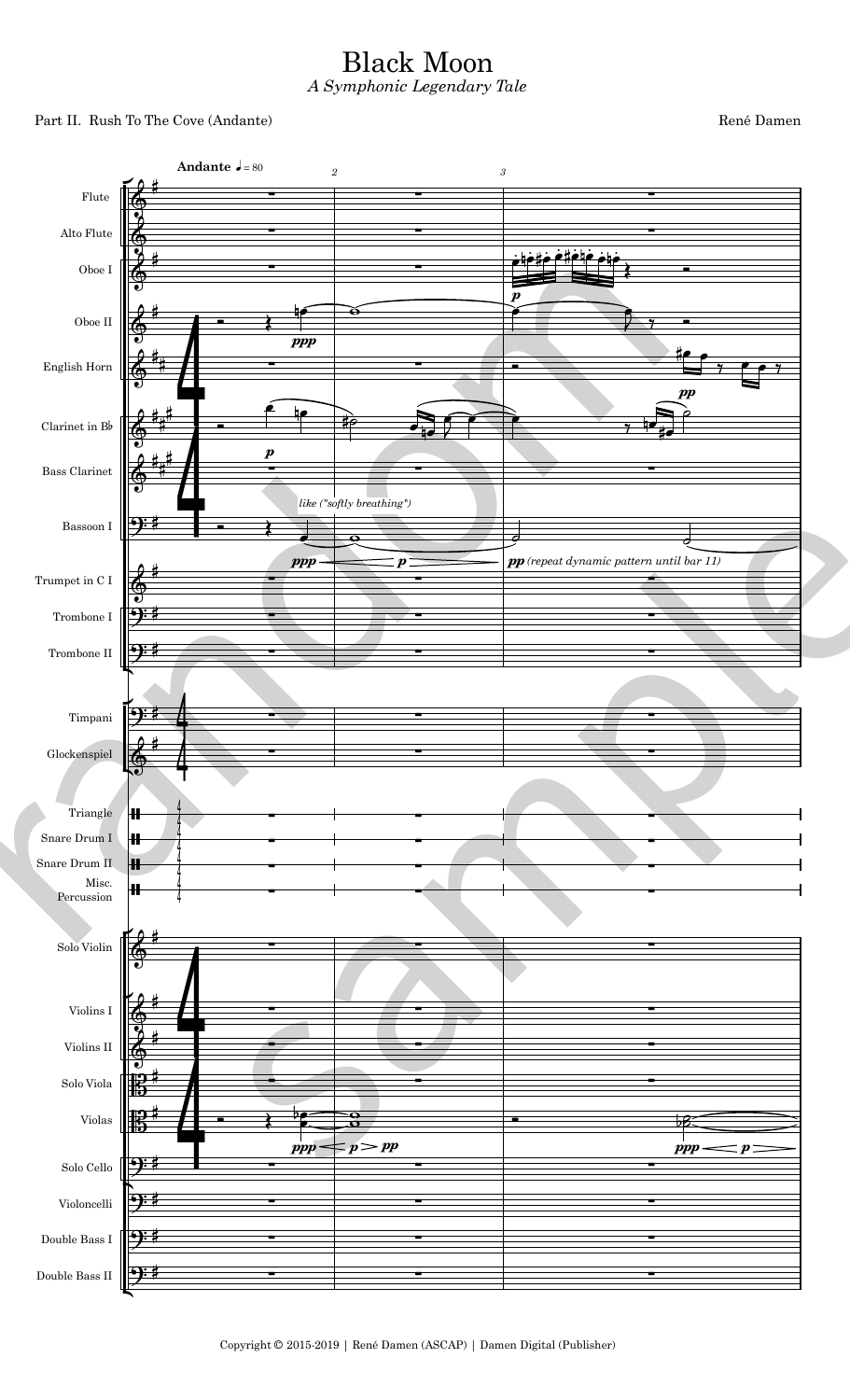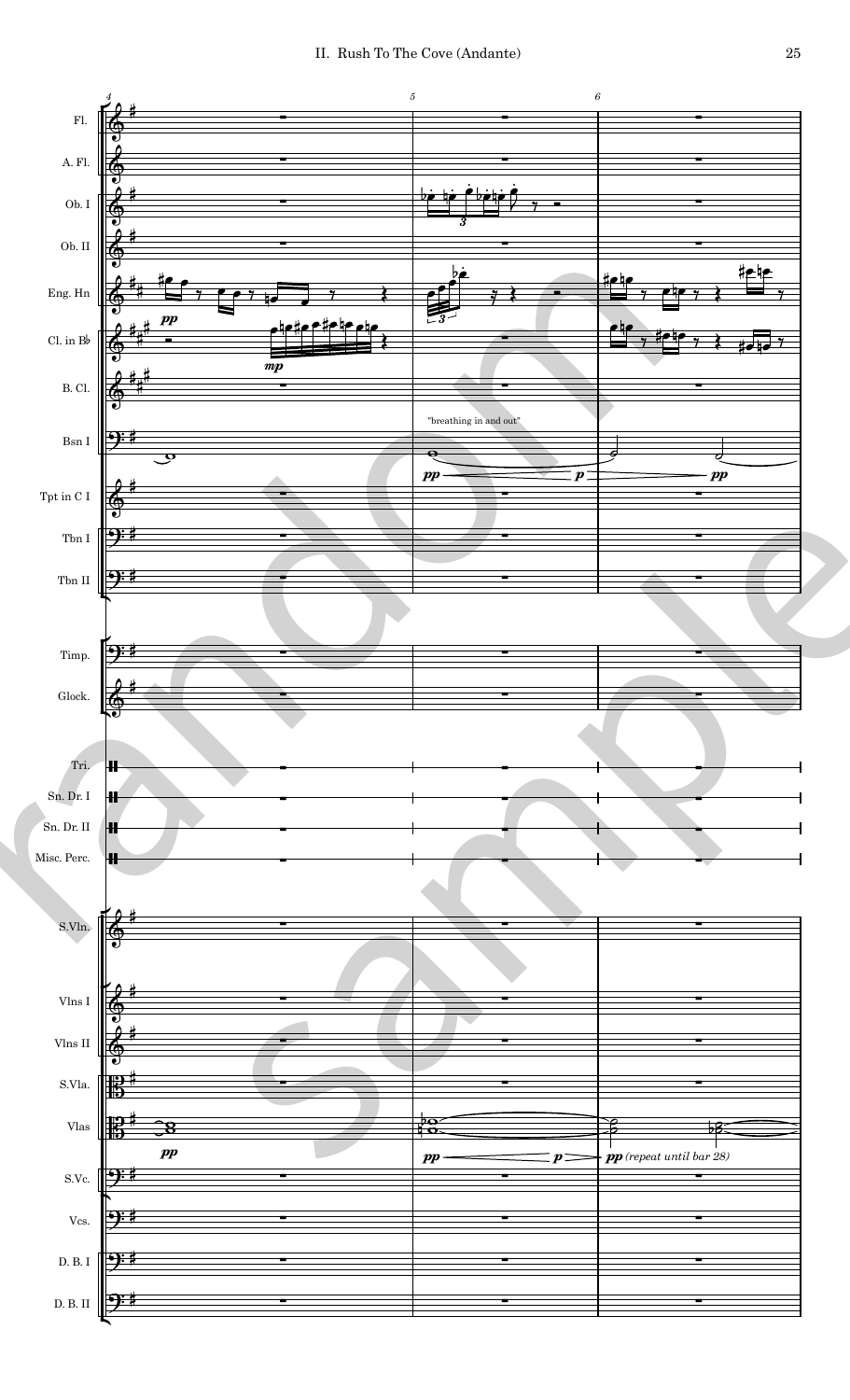### 26 II. Rush To The Cove (Andante)

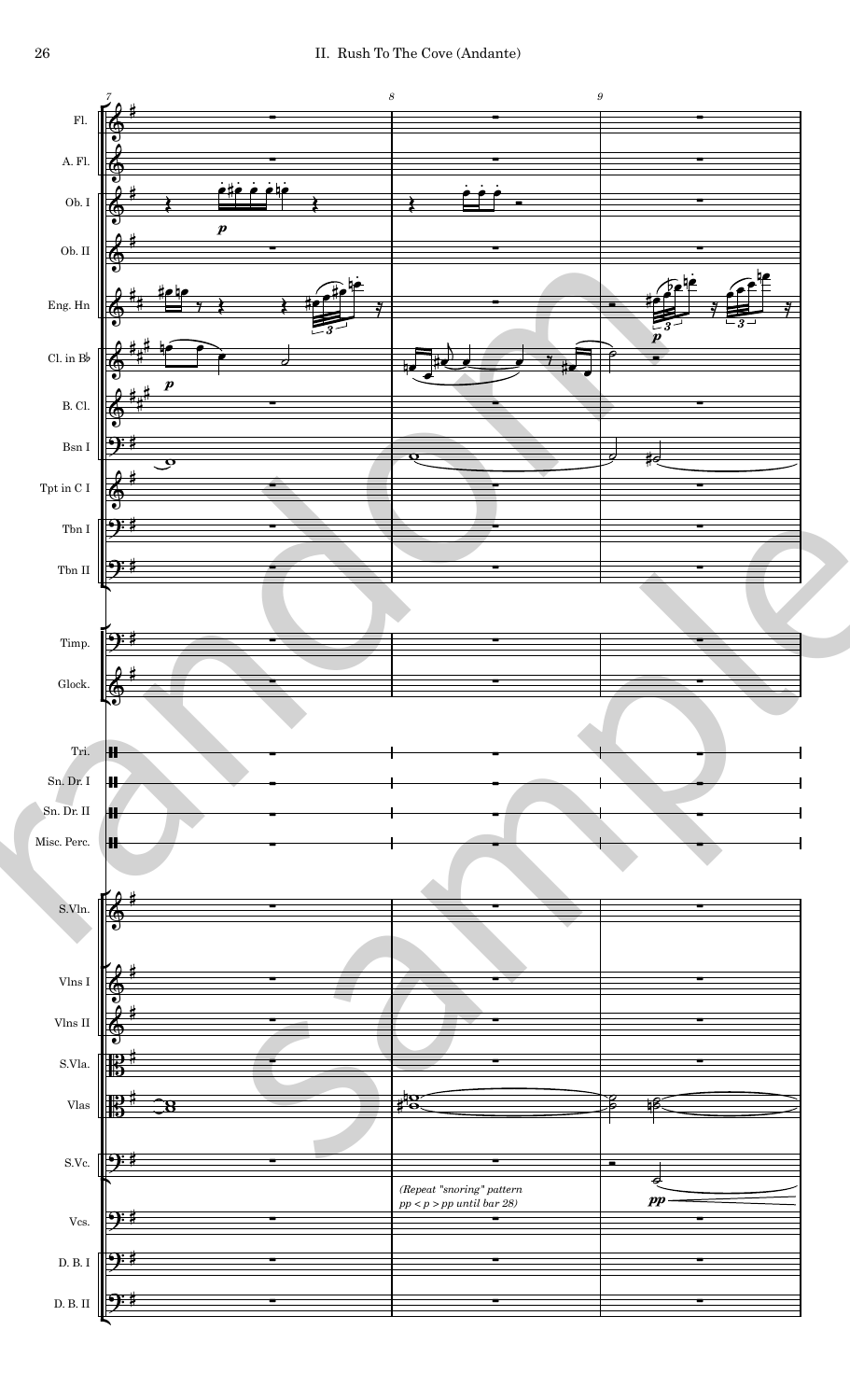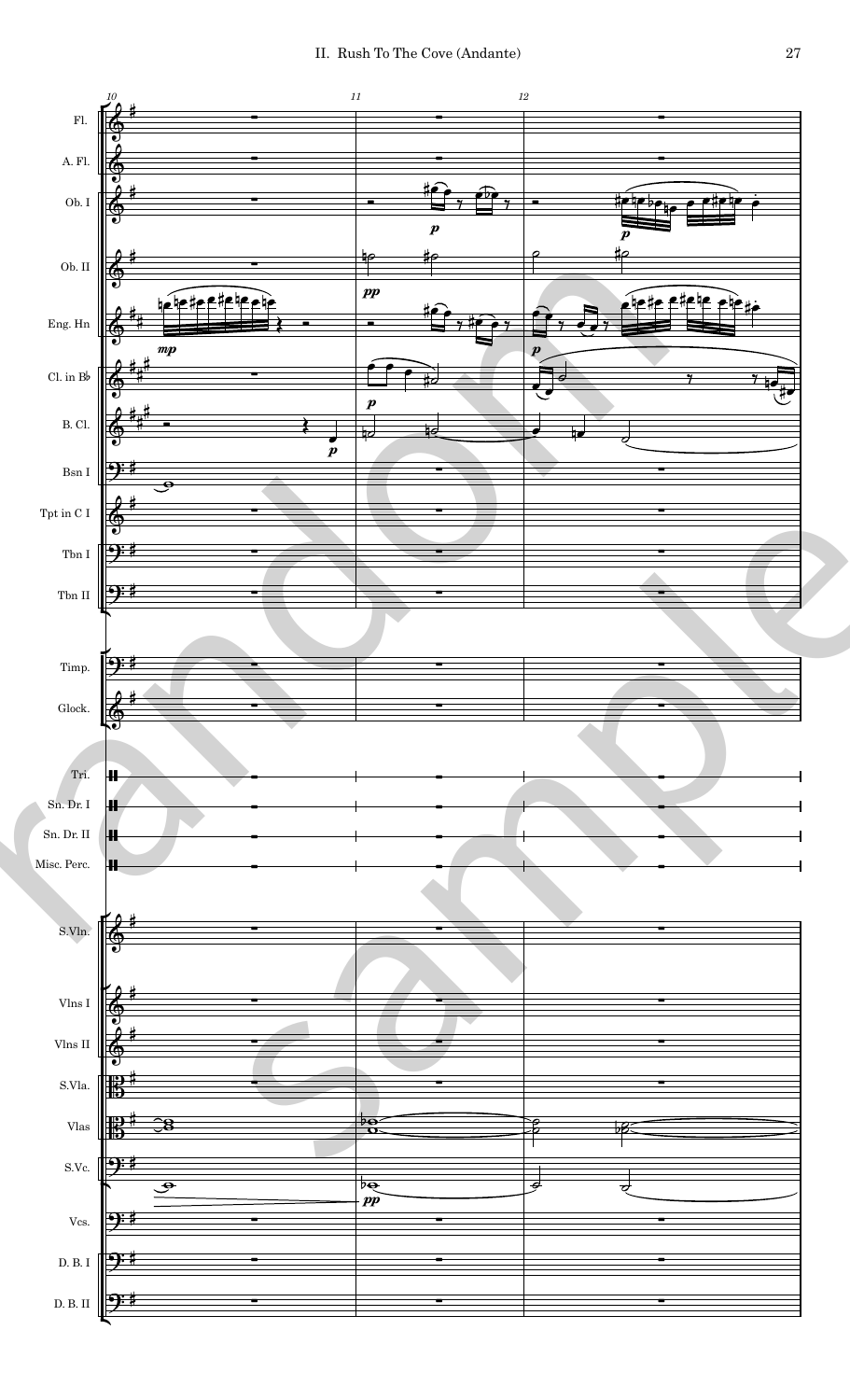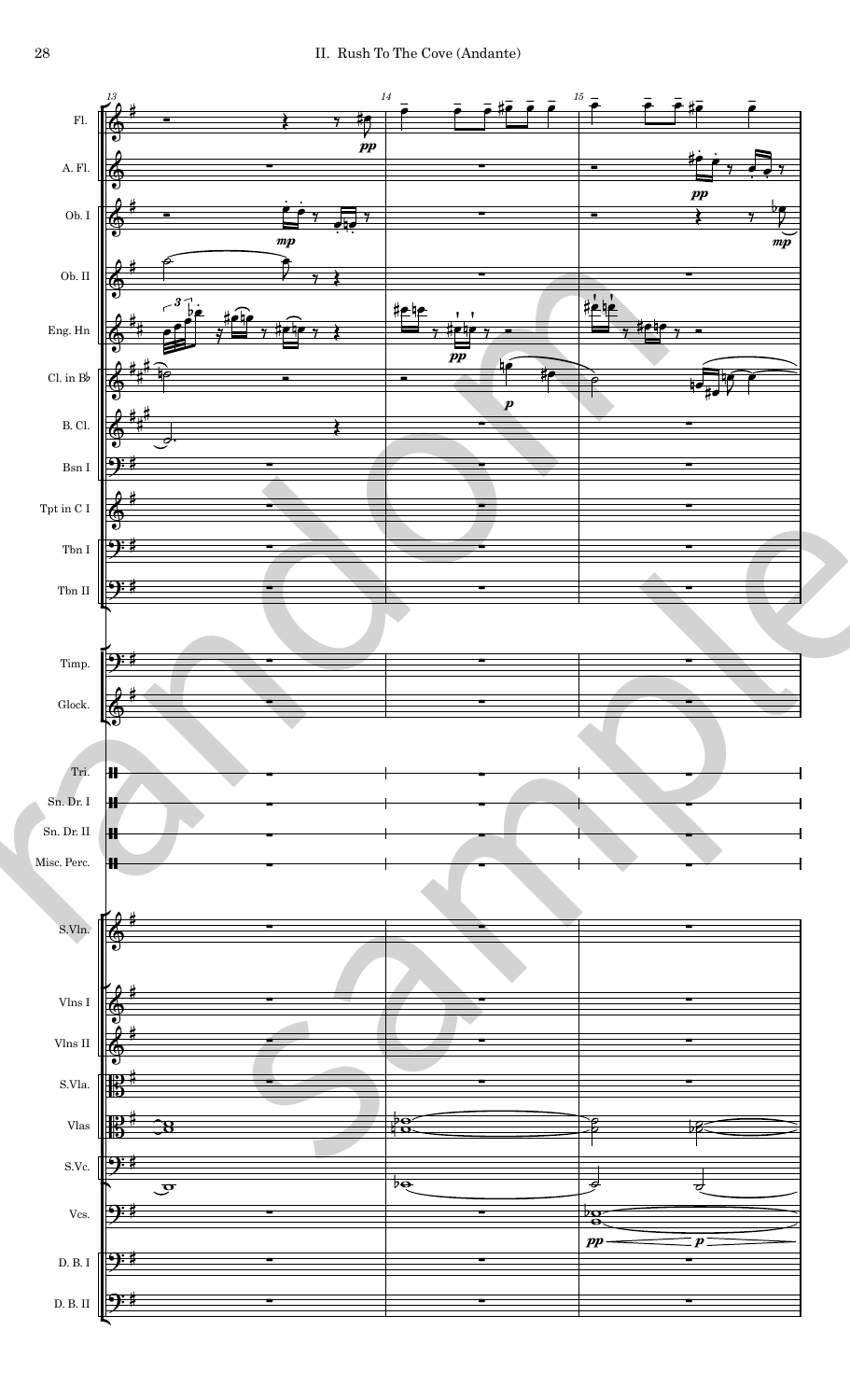Part III. Rise spirit, rise! (Adagio) René Damen

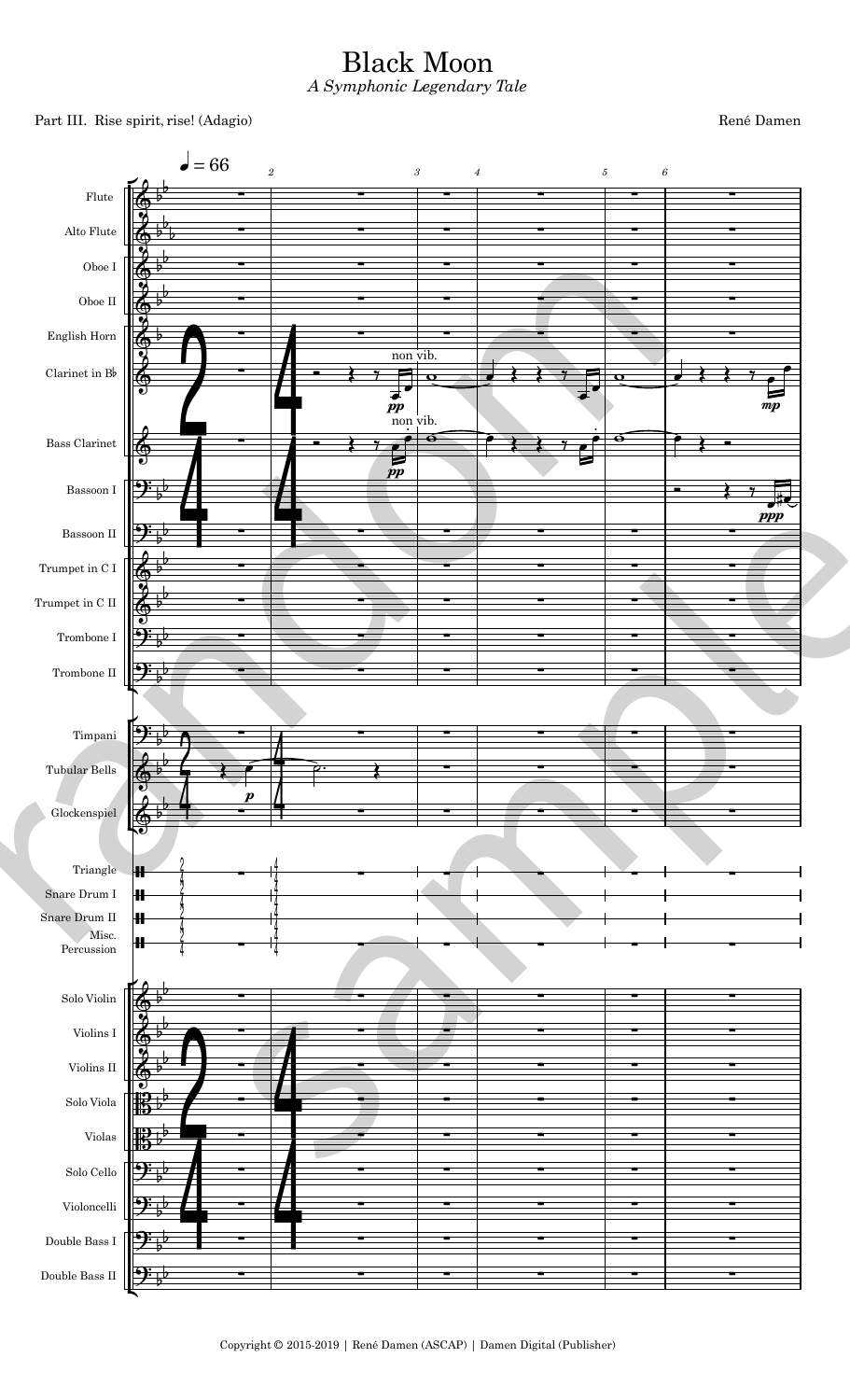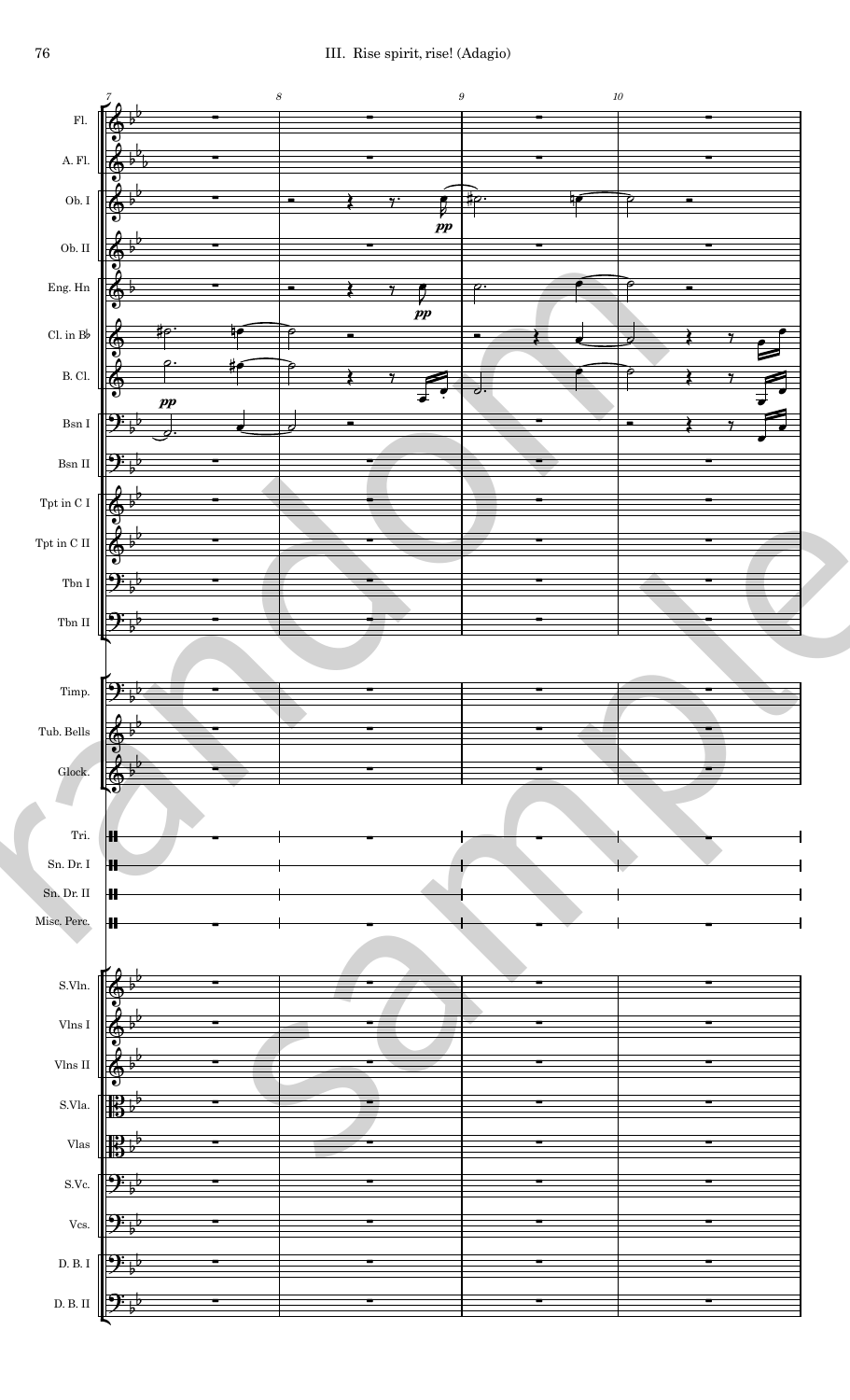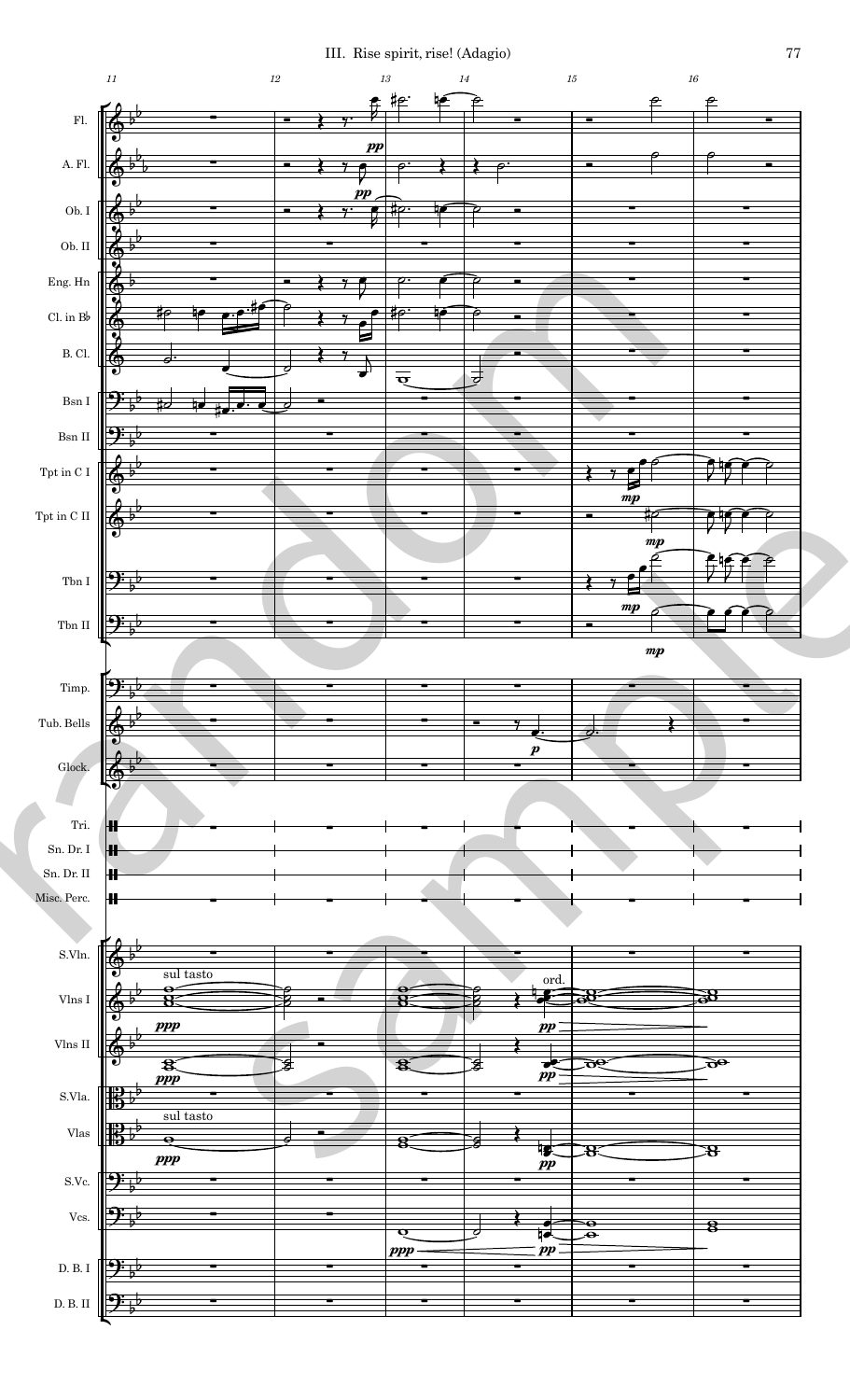### 78 III. Rise spirit, rise! (Adagio)

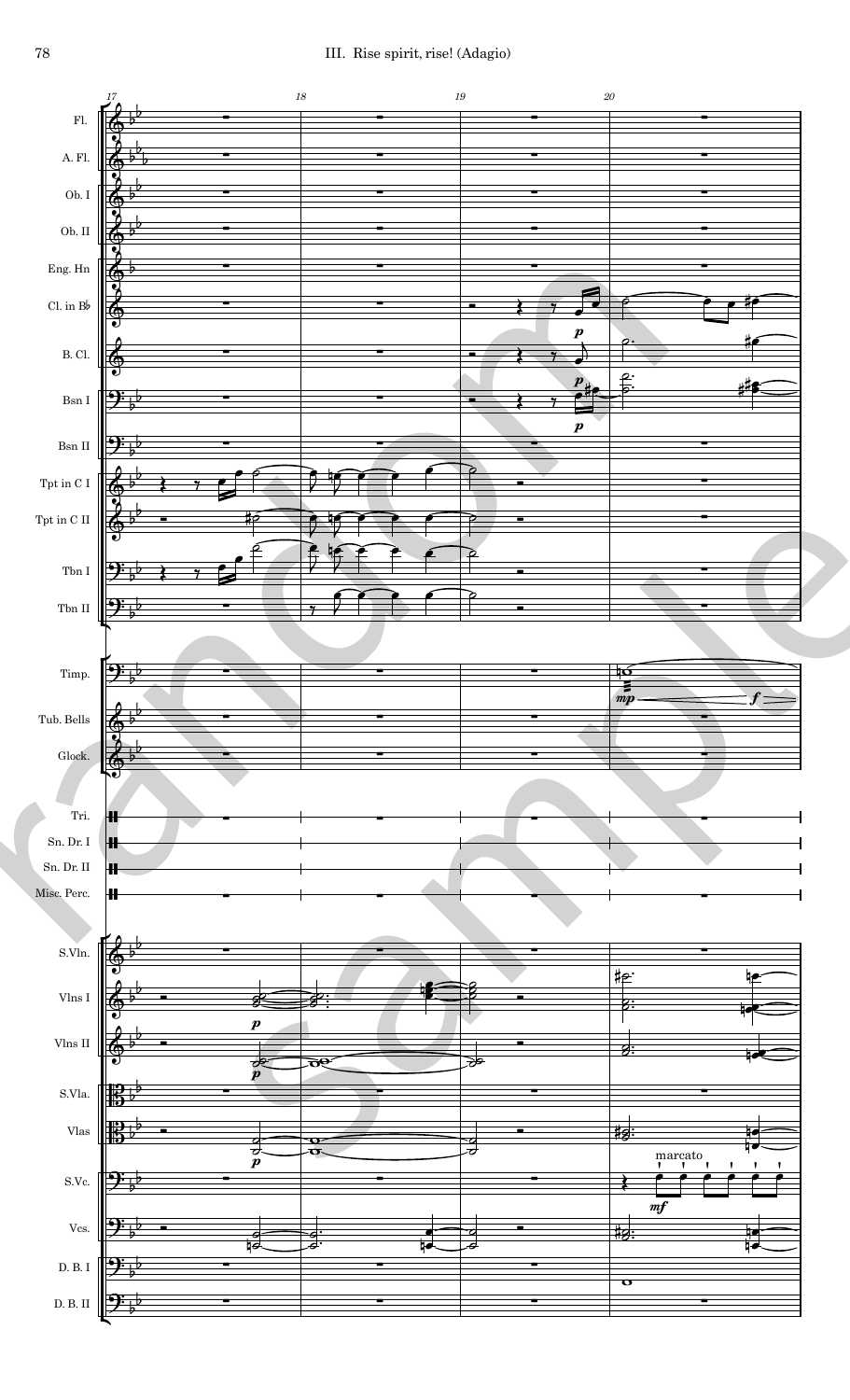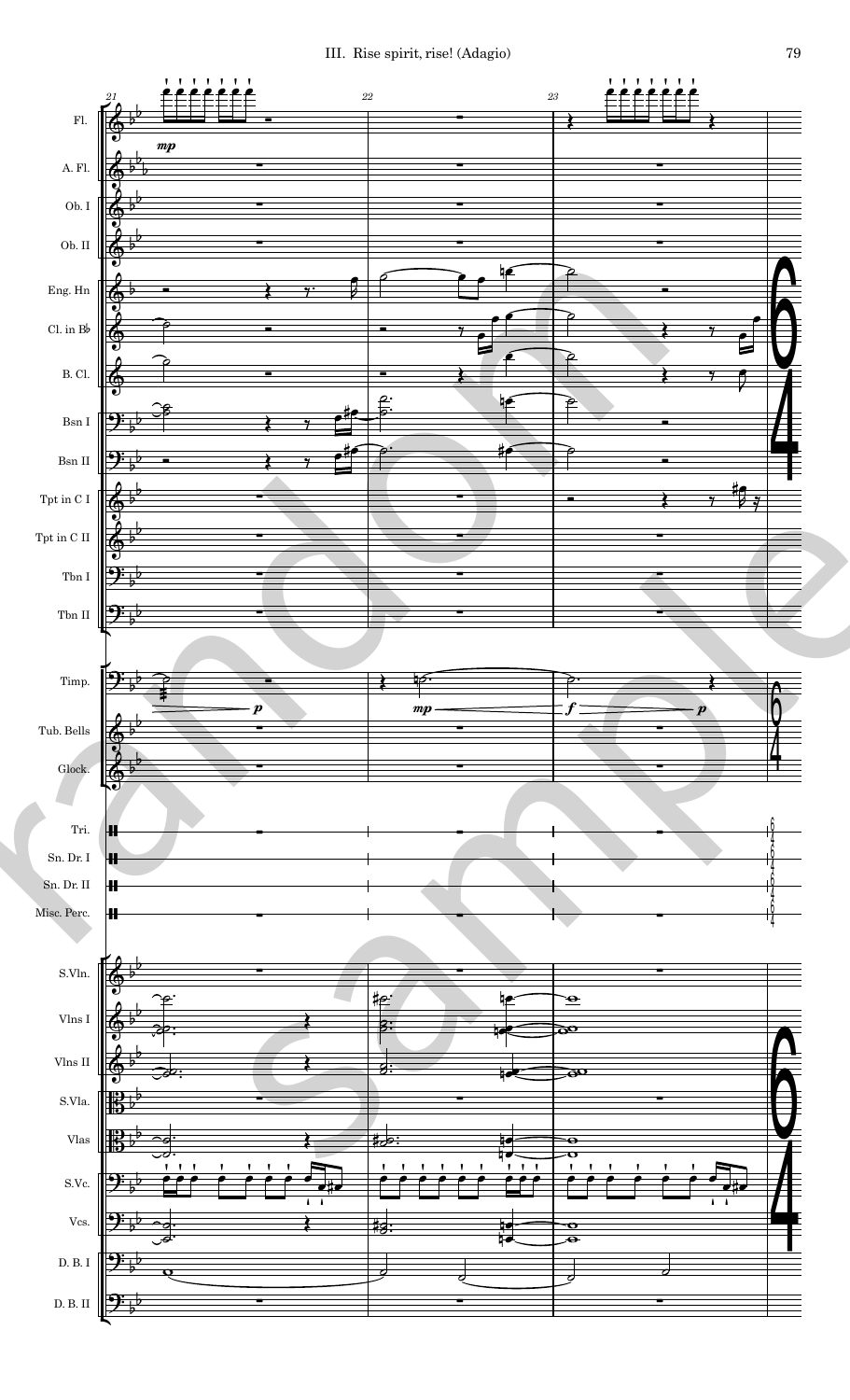Part IV. Return To The Inn (Scherzo) René Damen

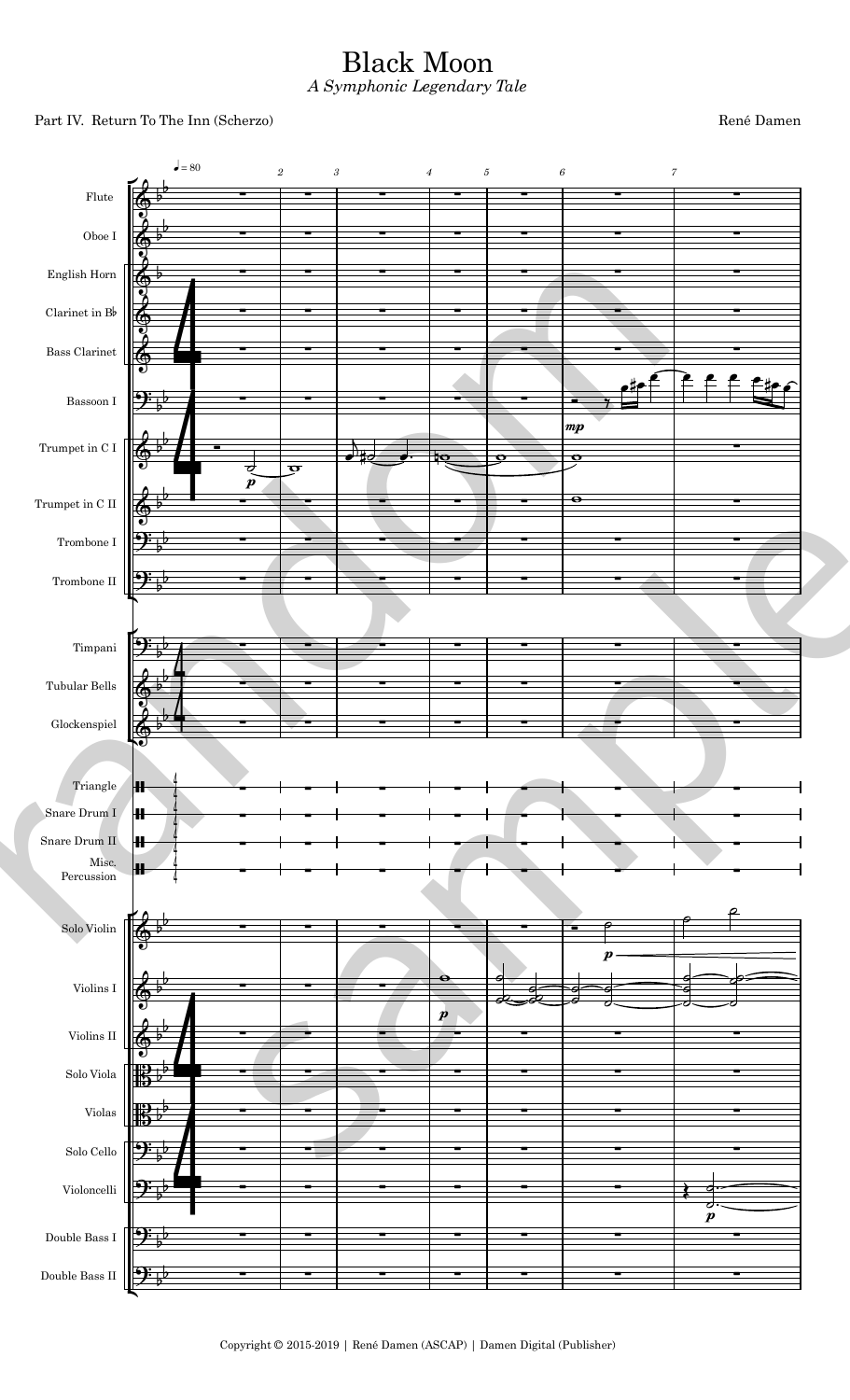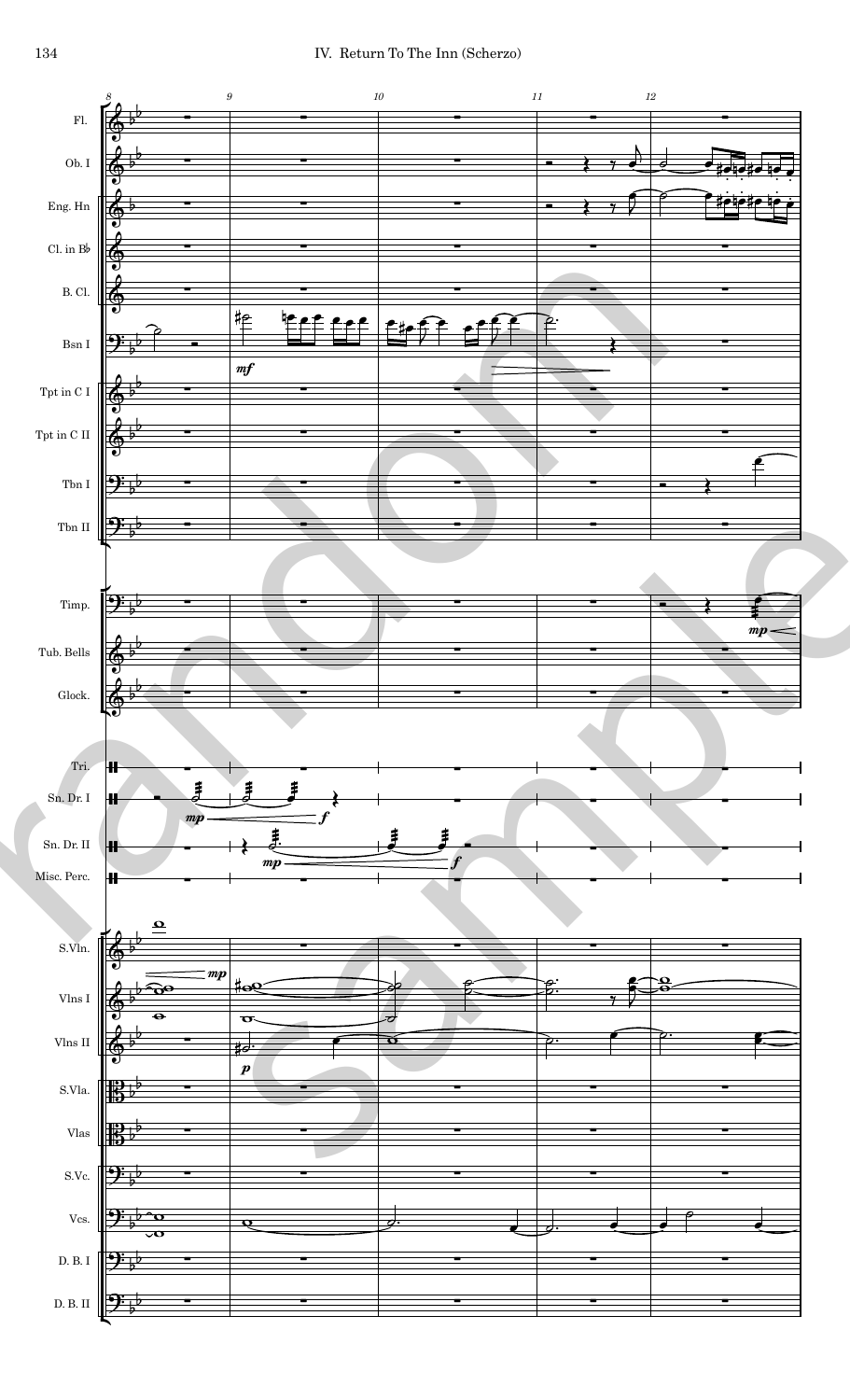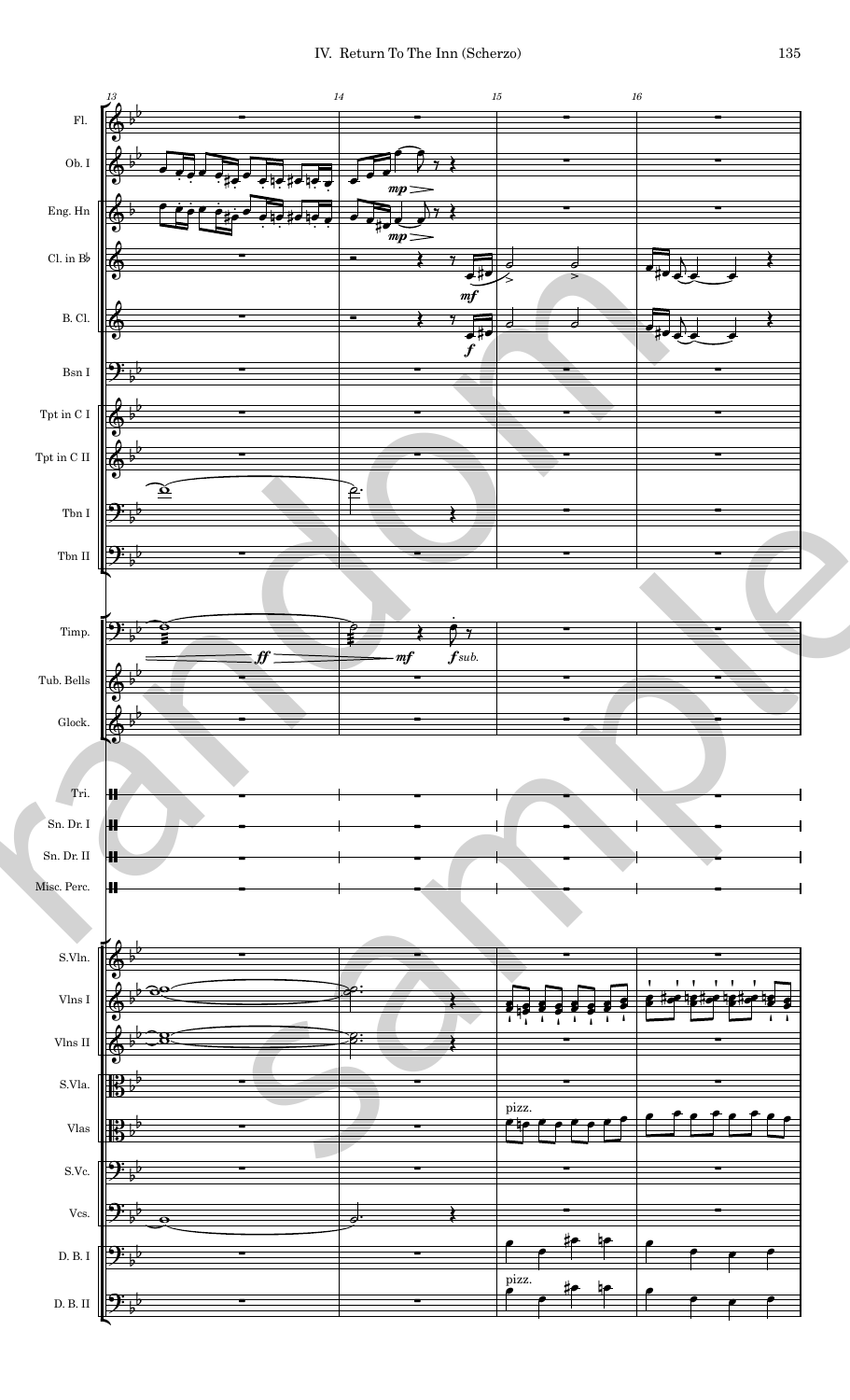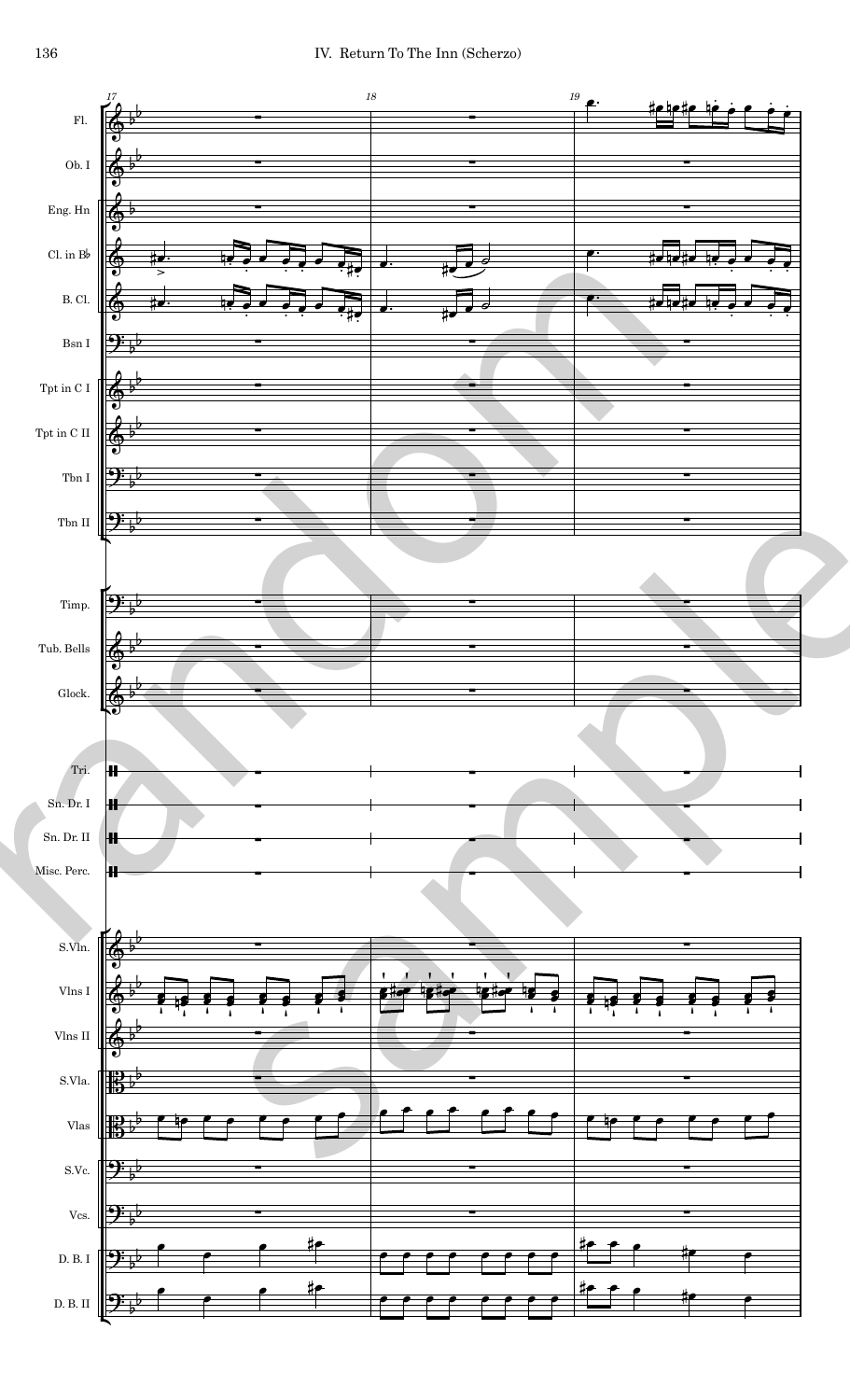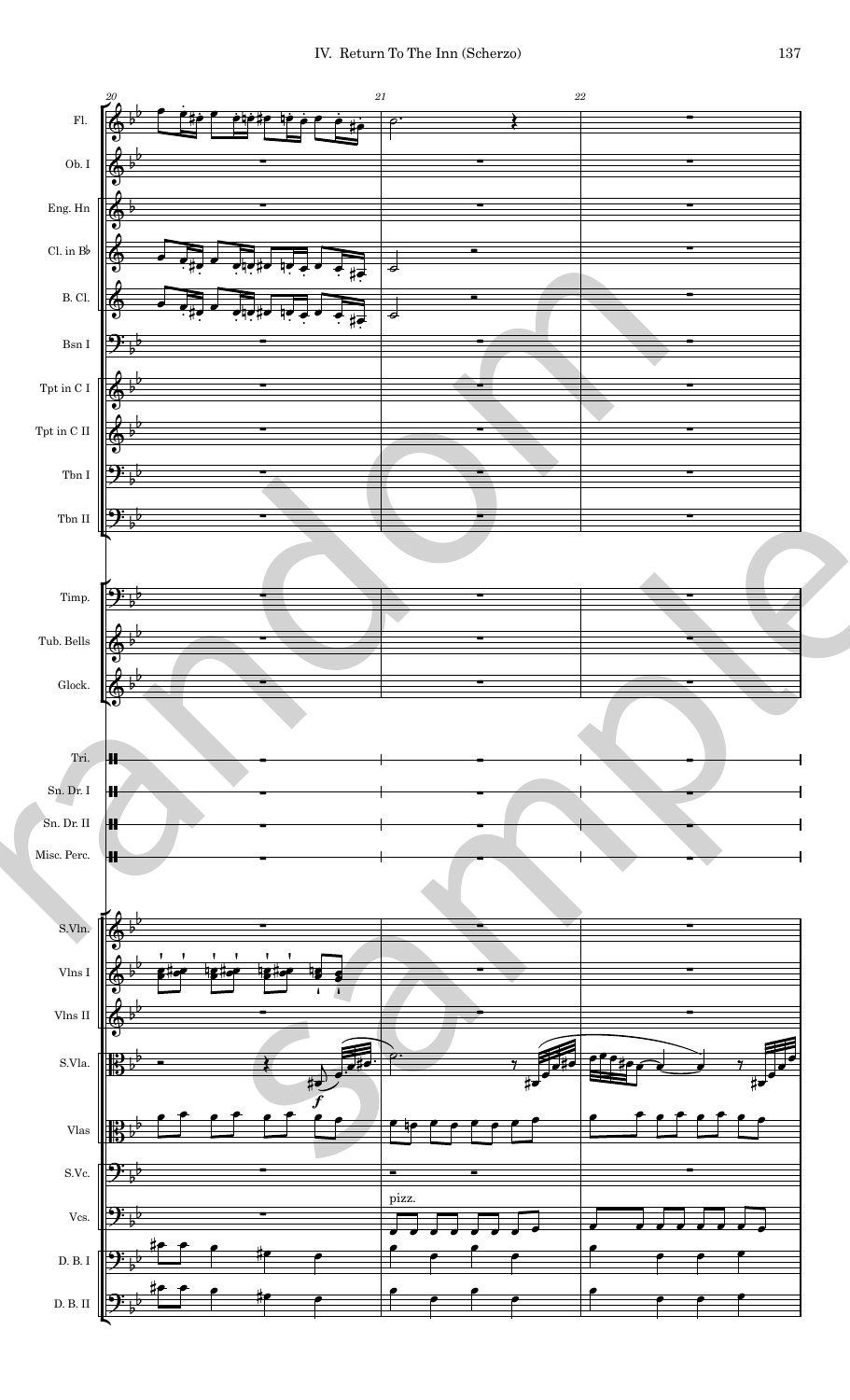Part V. Beyond Breath (Allegro Lamentoso) René Damen

![](_page_19_Figure_3.jpeg)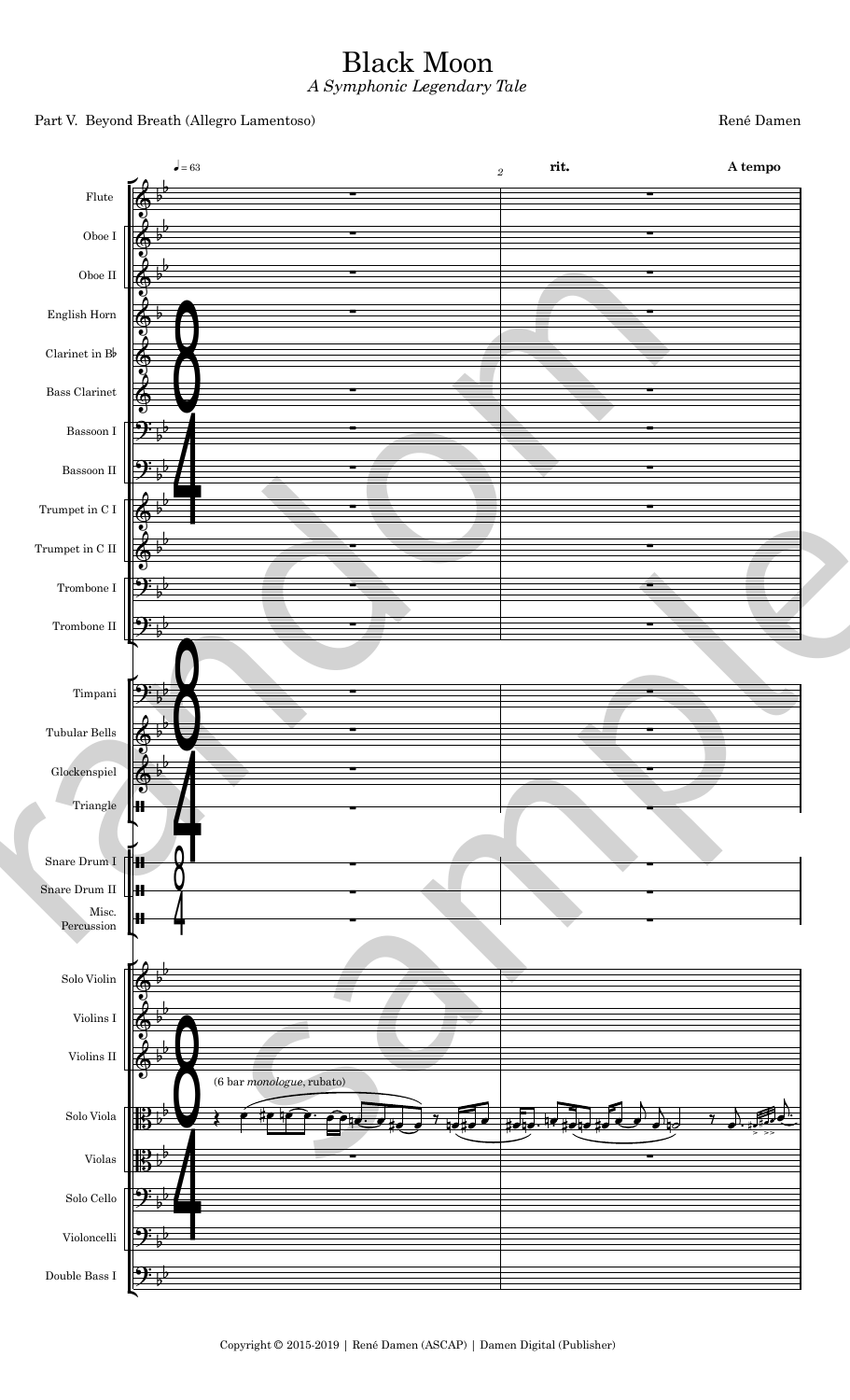![](_page_20_Figure_1.jpeg)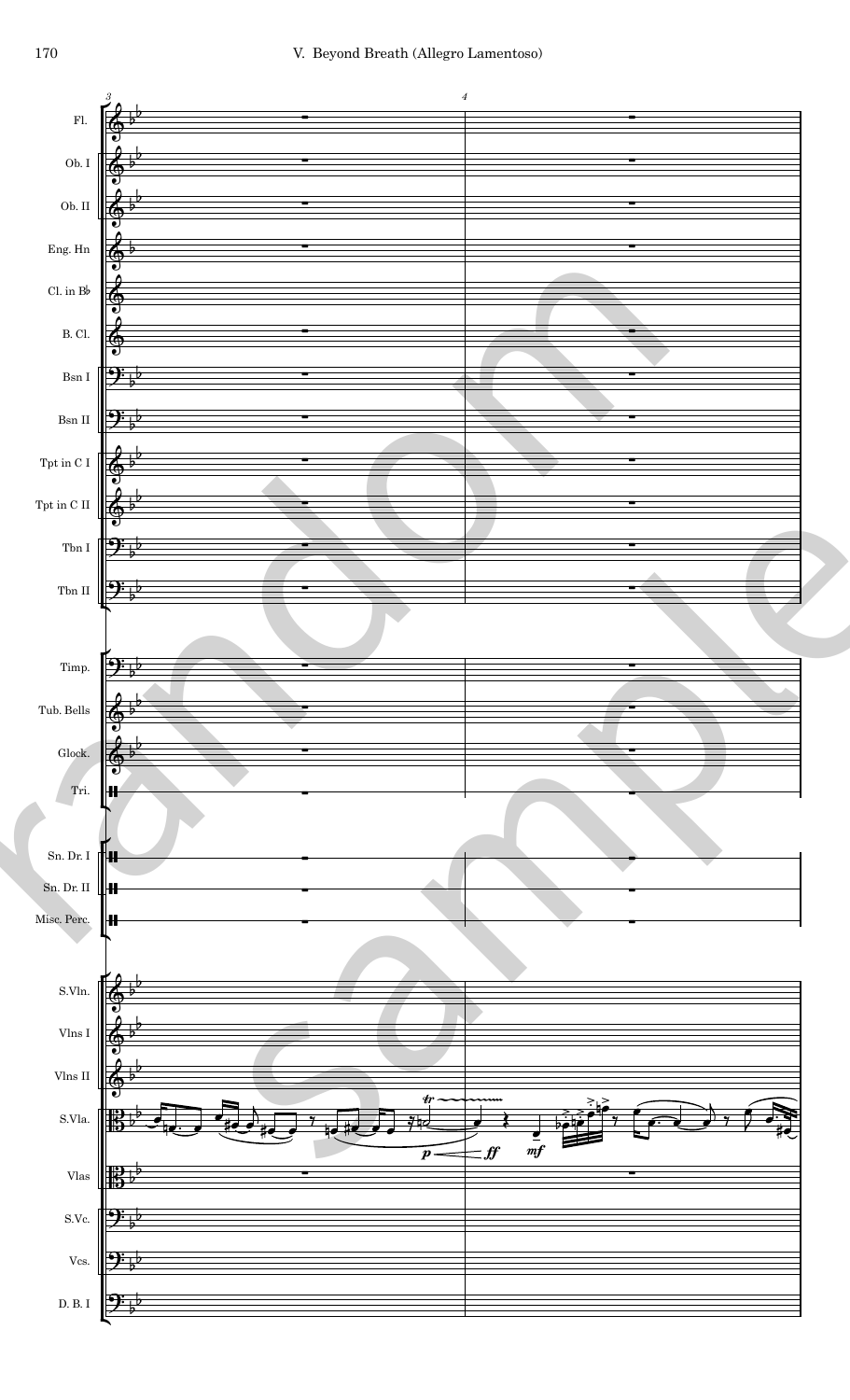![](_page_21_Figure_1.jpeg)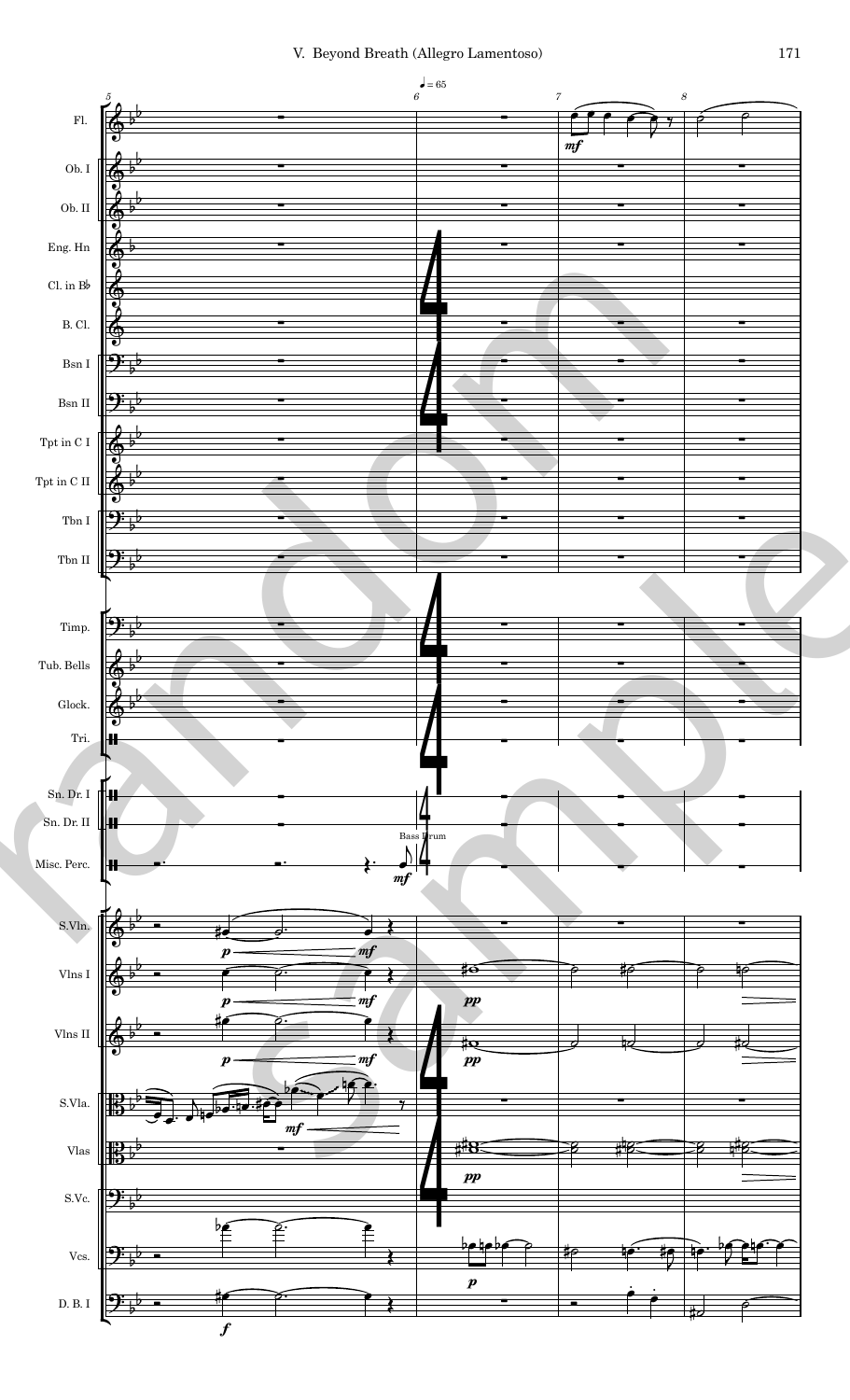![](_page_22_Figure_1.jpeg)